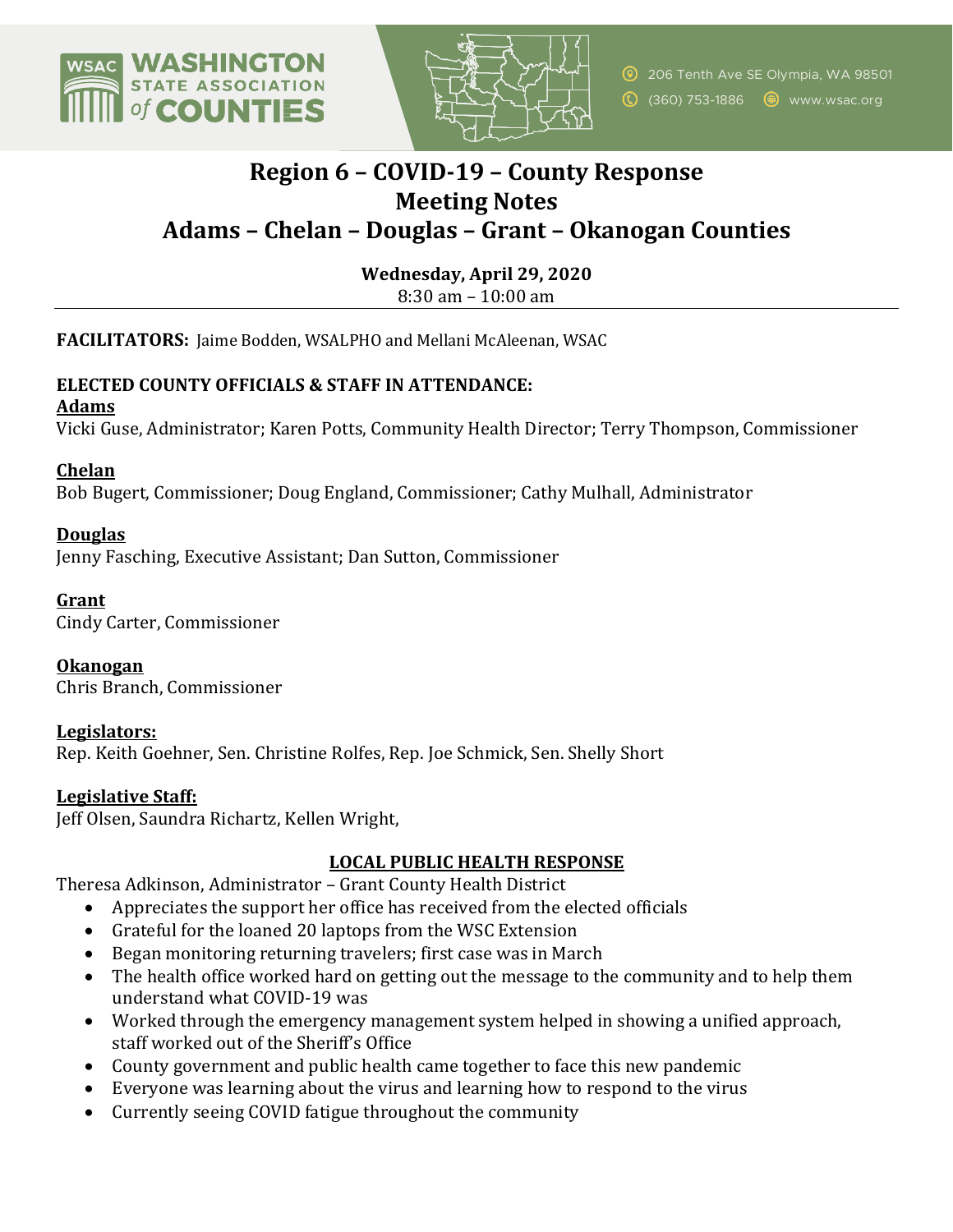# **CHALLENGES AND LOOKING AHEAD**

- Hope there will be fewer cases and fewer people getting tested.
- What will the exposure risk be?
- How do we open businesses in a safe and responsible manner?

### **IMPACT ON COUNTY FUNCTIONS**

### **Adams:**

- Commissioners have heard the concerns from the public to reopen their businesses.
- Adams County has a small number of cases.
- Would like to reopen the courthouse, but will wait another 2 weeks, possible date  $-$  May 18<sup>th</sup>.
- Would like to request very specific guidelines on how to reopen businesses in a safe way.

## **Chelan:**

- The current population in jail is felons.
- Building permits are down.

## **Douglas:**

- Foreseeing loss of revenue in sales and gas revenues.
- Building permits are down.
- Trying to project the budget  $-$  possibly a loss of \$800,000.
- Hiring/spending freeze will possibly be enforced.
- 10% cut in department.
- Future elections social distancing will need to be enforced, as the community usually desires to vote in person.

# **Grant:**

- Serious concerns with the small businesses will there be funding for the self-employed?
- When will they be allowed to reopen?

#### **Okanogan:**

- Loss of income very serious budget concerns.
- Small business community is getting restless new campaign "Open Okanogan" which businesses express their desire to open with "soft opening" plans.
- Case numbers are slowly increasing in the county shortage of testing supplies.
- Would like to work with the Governor's office and ask for some local control regarding opening the community.